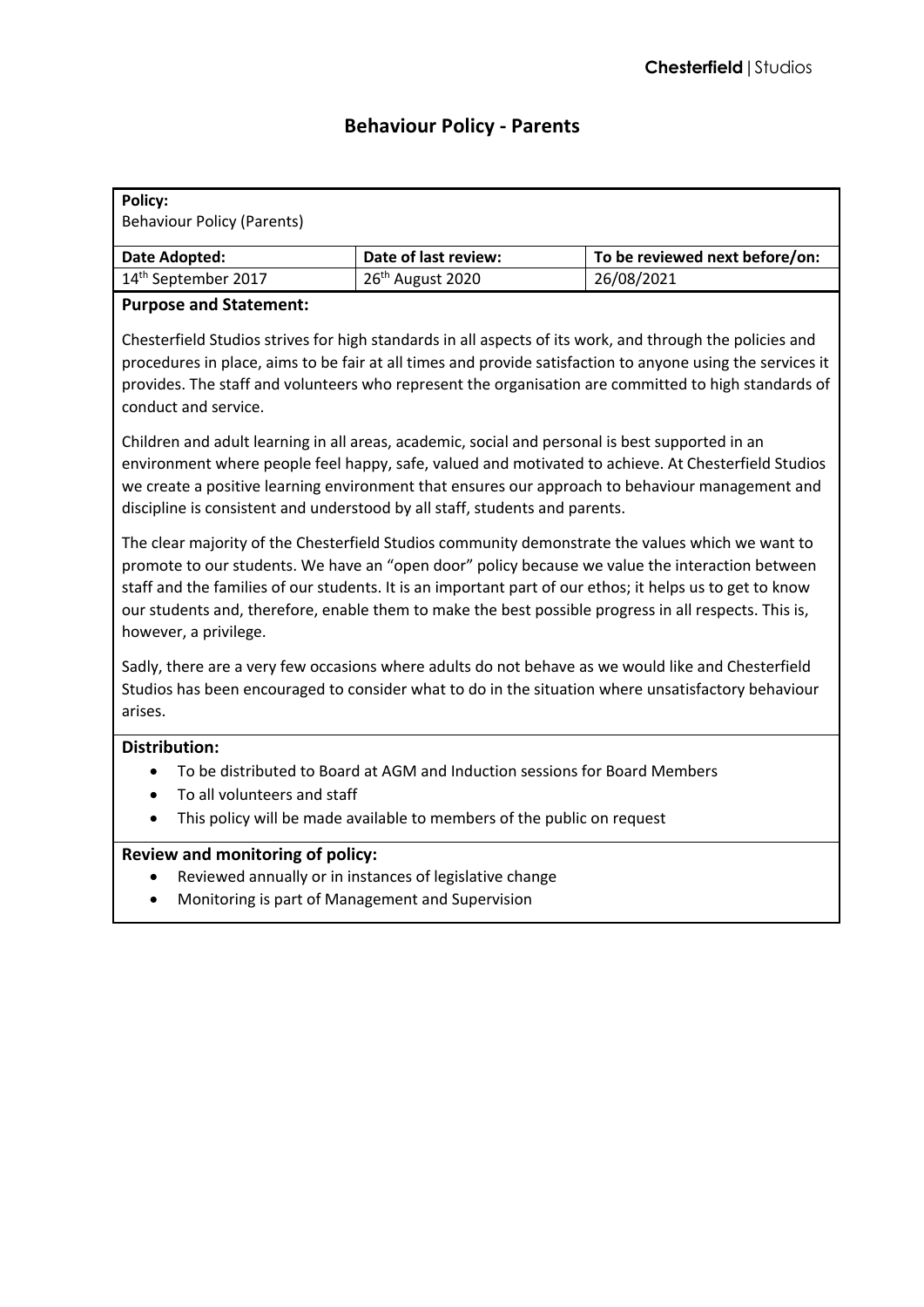# **The following policy is based on the below principles:**

- All members of the Chesterfield Studios community have a right to expect that they learn and learn in a safe place.
- Chesterfield Studios expects every member of its community to behave in a considerate way towards others.
- Chesterfield Studios expects every member of its community to be committed to safeguarding and child protection and would not knowingly ever want to harm a young person in any way.
- There will be a zero tolerance of violence, threatening behaviour and disorderly conduct, including abuse in all forms, against Chesterfield Studios staff or other members of the Chesterfield Studios community.
- Where such behaviour does occur, action will be taken to deal with the person or persons concerned.

## **What do we mean by Abusive or Threatening Behaviour?**

The Public Order Act 1986 defines "disorderly conduct" as: verbal abuse, threatening abusive or insulting words or behaviour or any disorderly behaviour whereby a person is caused alarm, harassment or distress.

"Threatening behaviour" is when a person fears that violence or threat of violence is likely to be provoked. In a Chesterfield Studios context, this could mean someone shouting at a member of staff, either in person or on the phone; acting aggressively, including using intimidating body language, as well as actual violence. It also covers comments posted on social networking sites or situations where members of staff are approached off premises.

## **Parents' Code of Conduct**

*Chesterfield Studios has a code of conduct for parents. The purpose is to provide a reminder to all parents, carers and visitors about the expected conduct. This is so we can continue to flourish, progress and achieve in an atmosphere of mutual understanding.*

## **Chesterfield Studios expects parents and carers to:**

- Respect the caring ethos of the organisation
- Understand that parents and tutors need to work together for the benefit of children
- Demonstrate in their own behaviour that all members of the community should be treated with respect
- Seek to clarify a child's version of events with Chesterfield Studios view in order to bring about a peaceful solution to any issue
- Correct their own child's behaviour, especially where it could lead to conflict
- Approach Chesterfield Studios staff to help resolve issues
- Avoid using staff as threats to admonish children

## **In order to support a peaceful and safe learning environment, Chesterfield Studios does not tolerate:**

- Disruptive behaviour which interferes or threatens to interfere with the operation of a class, office or other area of grounds
- Loud or offensive language, swearing, cursing or displaying temper
- Threating to do actual bodily harm to a member of Chesterfield Studios staff, visitor, parent/carer or pupil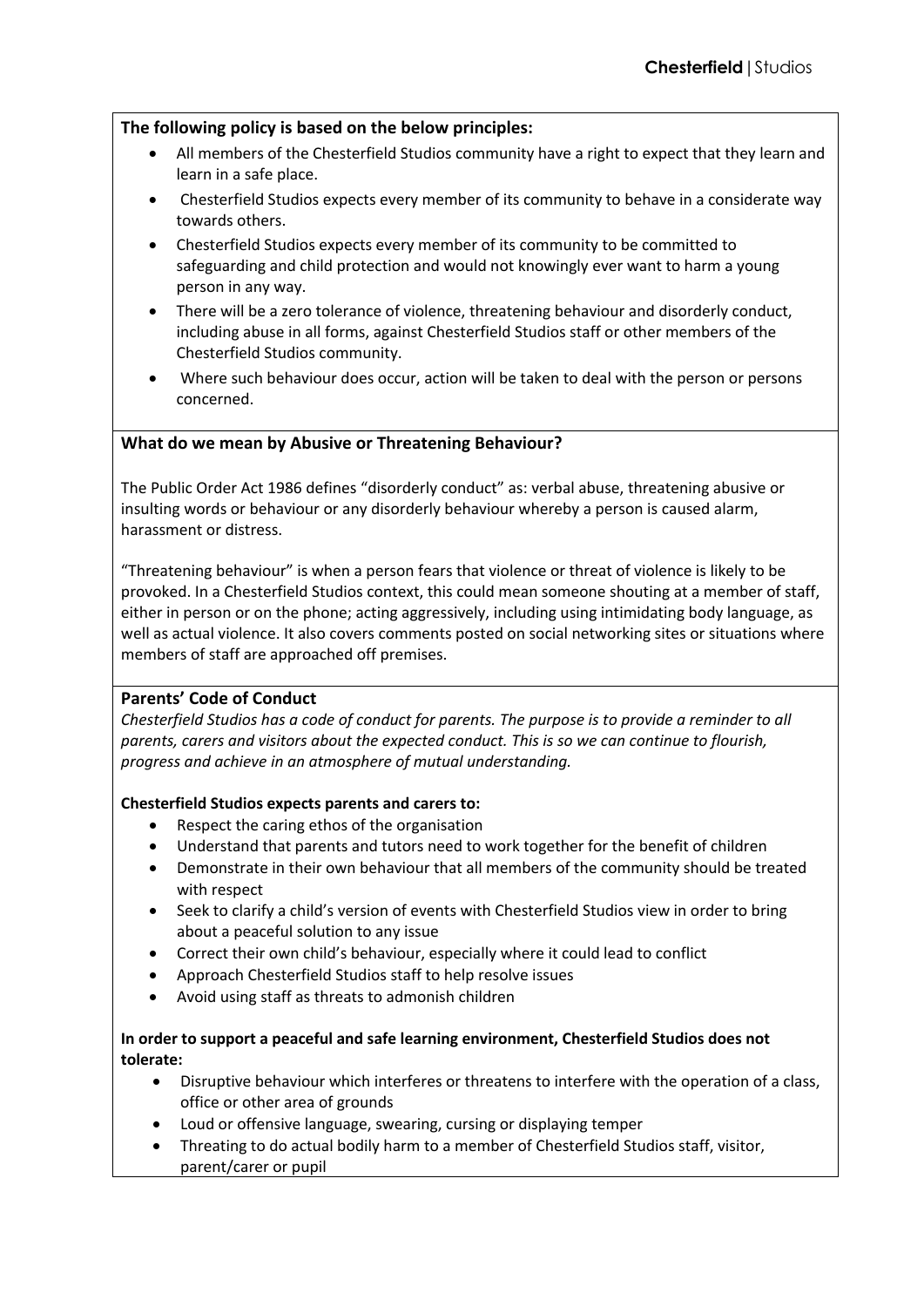- Damaging or destroying Chesterfield Studios property
- Sending abusive or threatening emails, text/voicemail/phone messages or other written communication
- Defamatory, offensive or derogatory comments regarding Chesterfield Studios or any of the pupils, parents and staff at Chesterfield Studios on Facebook or other social media sites
- The use of physical aggression towards another adult or child. This includes physically punishing your own child on school premises
- Chastising someone else's child
- Smoking, or consuming alcohol or drugs whilst on school property
- Bringing dogs on to premises

If any of these behaviours occur, Chesterfield Studios may contact the appropriate authorities and, if necessary, ban the offending adult from entering school grounds or office.

## **Action to be taken if an incident occurs:**

If an incident involving threatening behaviour or abuse does occur then an incident report form will be completed by the member of the school community against whom the abuse was directed. In the case of this being a student, a member of staff may complete the form on their behalf.

#### **Step 1 - Verbal Warning**

The directorate will speak to the person or persons perpetrating such an incident privately. It will be put to them that such behaviour is unacceptable and an assurance will be sought that such an incident will not be repeated. It will be stressed on this occasion that repetition of such an incident will result in further more serious action being taken. If the Artistic or Education Directors have been subject to abuse this will be done by the Operations Director.

#### **Step 2 – Written warning**

If a second incident occurs involving the same person or persons, the Artistic Director will write to the adult(s) informing them once again that this conduct is unacceptable. As for Step 1, if the Artistic Director has been subject to abuse this will be done by the Operations Director.

## **Please Note:**

Any incidents of violent conduct would immediately proceed to step 5. At any stage, the school may report serious incidents of abusive and threatening behaviour to the Local Authority. The school has a statutory responsibility to report any racist or discriminatory incidents to the Local Authority (See Equality Policy). Any act of actual or threatened violence will be referred to the police immediately. Any sign of a potential Child Protection or Safeguarding issue will be dealt with as per Chesterfield Studios Child Protection & Safeguarding policy.

## **Step 3 – Final written warning**

If a third incident occurs involving the same person or persons, the Artistic Director or other appointed independent director, will write to the adult(s) giving a final warning that this abusive and threatening behaviour is unacceptable, and that a repetition of this conduct will leave the directorate no option but to take further action.

## **Step 4 – Directors' Ban Letter**

If such an incident recurs, or if an initial incident is considered serious enough by the Artistic Director, the full board of directors would be involved to enforce any action deemed necessary. This may result in a person or persons being excluded from school premises.

#### **Step 5 – Involvement of the police**